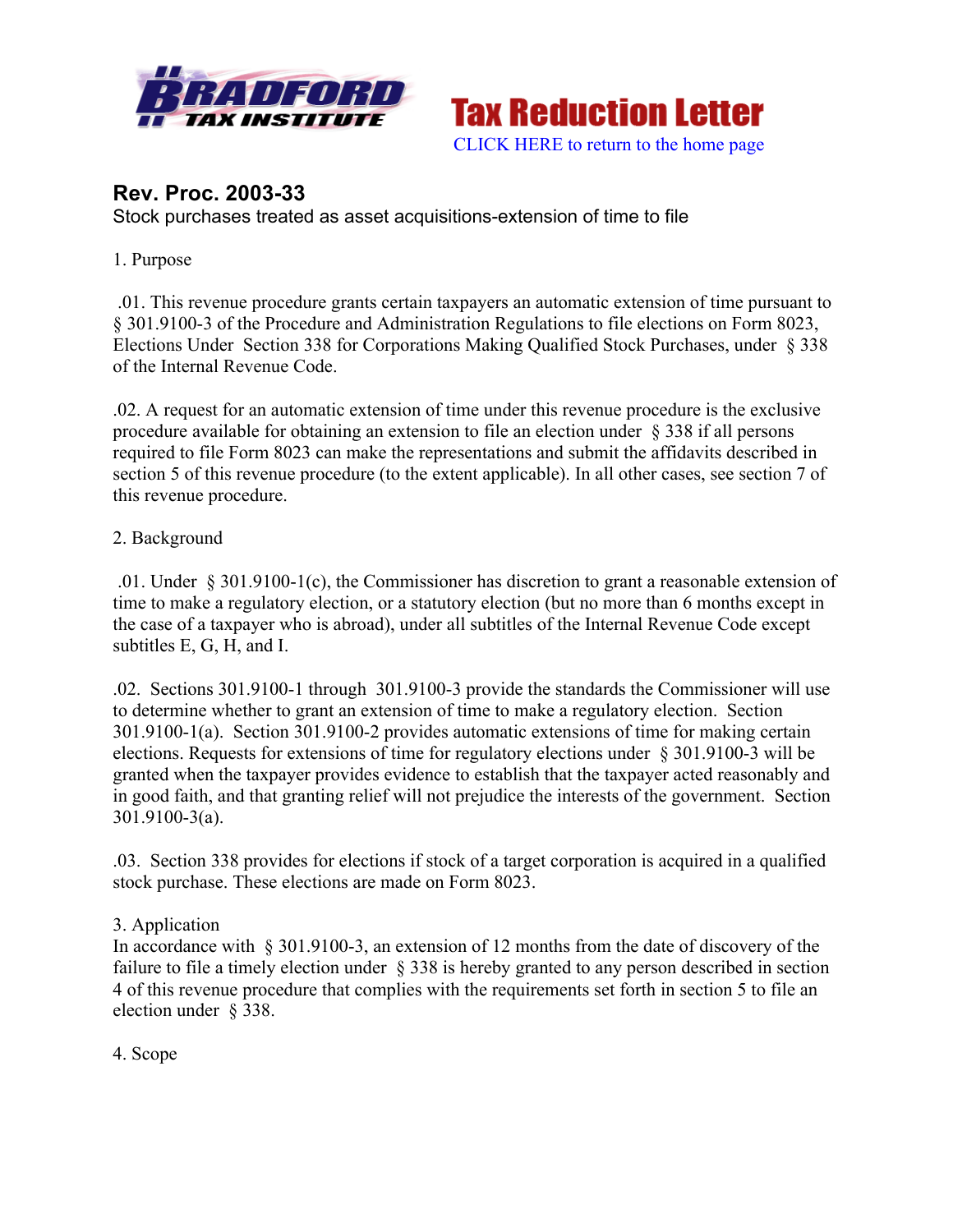This revenue procedure applies to any person required to file Form 8023 to make a valid election under § 338 (hereafter referred to as a required filer) that has not filed Form 8023 by its due date. In the case of a controlled foreign purchasing corporation described in  $\S$  1.338-2(e)(3) of the Income Tax Regulations (which, in certain circumstances, permits the United States shareholders of the purchasing corporation, in lieu of the purchasing corporation itself, to file Form 8023), the person that files Form 8023 will be considered the required filer for purposes of this revenue procedure. If more than one person must file Form 8023 for a particular election (for example, an election under  $\S$  338(h)(10)), each required filer must comply with this revenue procedure for any required filer to obtain an extension of time to make the election.

### 5. Procedure To Obtain An Automatic Extension Under § 301.9100-3

To obtain an automatic extension under § 301.9100-3 to file an election under § 338, the required filer or filers must file Form 8023 no later than 12 months after the discovery of the failure to file the election. In addition, a single statement, filed under penalties of perjury by all required filers, must be attached to the Form 8023. For example, in the case of an election under § 338(h)(10) in which Corporation X buys all the stock of Corporation Y, an S corporation, from its two shareholders, A and B, in a qualified stock purchase, a single statement, signed under penalties of perjury by A, B, and the individual who acts on behalf of Corporation X regarding tax matters, must be attached to the Form 8023. The statement must include the information set forth in sections 5.01 through 5.15 of this revenue procedure, which is subject to verification on examination, as provided by section 6 of this revenue procedure. In the case of an election for multiple targets for which only one Form 8023 is required, only a single statement is required.

.01. The following heading typed or legibly printed at the top of the statement: "AUTOMATIC EXTENSION OF TIME TO FILE FORM 8023 FILED PURSUANT TO REV. PROC. 2003- 33."

.02. The name, address, and taxpayer identification number of each required filer.

.03. The name, address, and taxpayer identification number, if any, of the target or targets.

.04. (1) The date that the failure to timely file the election was discovered and (2) a representation that Form 8023 is being filed no later than 12 months after the discovery of the failure to timely file the election.

.05. A representation that no person filed a United States tax return treating the transaction or transactions constituting the qualified stock purchase in a manner that is inconsistent with the tax consequences that would have resulted from the election for which the extension is sought under this revenue procedure. If this representation cannot be made, identify any inconsistent United States tax returns by the name and taxpayer identification number of the taxpayer that filed them, and by form number and year, and submit a representation that all such returns will be amended to eliminate this inconsistency. Further, submit information explaining why any previous filing that is inconsistent with the election should not be considered evidence of hindsight.

.06. In the case of a foreign target, a representation that the target was not a controlled foreign corporation, a passive foreign investment company, or a foreign personal holding company at any time during the portion of its taxable year that ends on the acquisition date (as defined in  $\S$ )  $338(h)(2)$ ).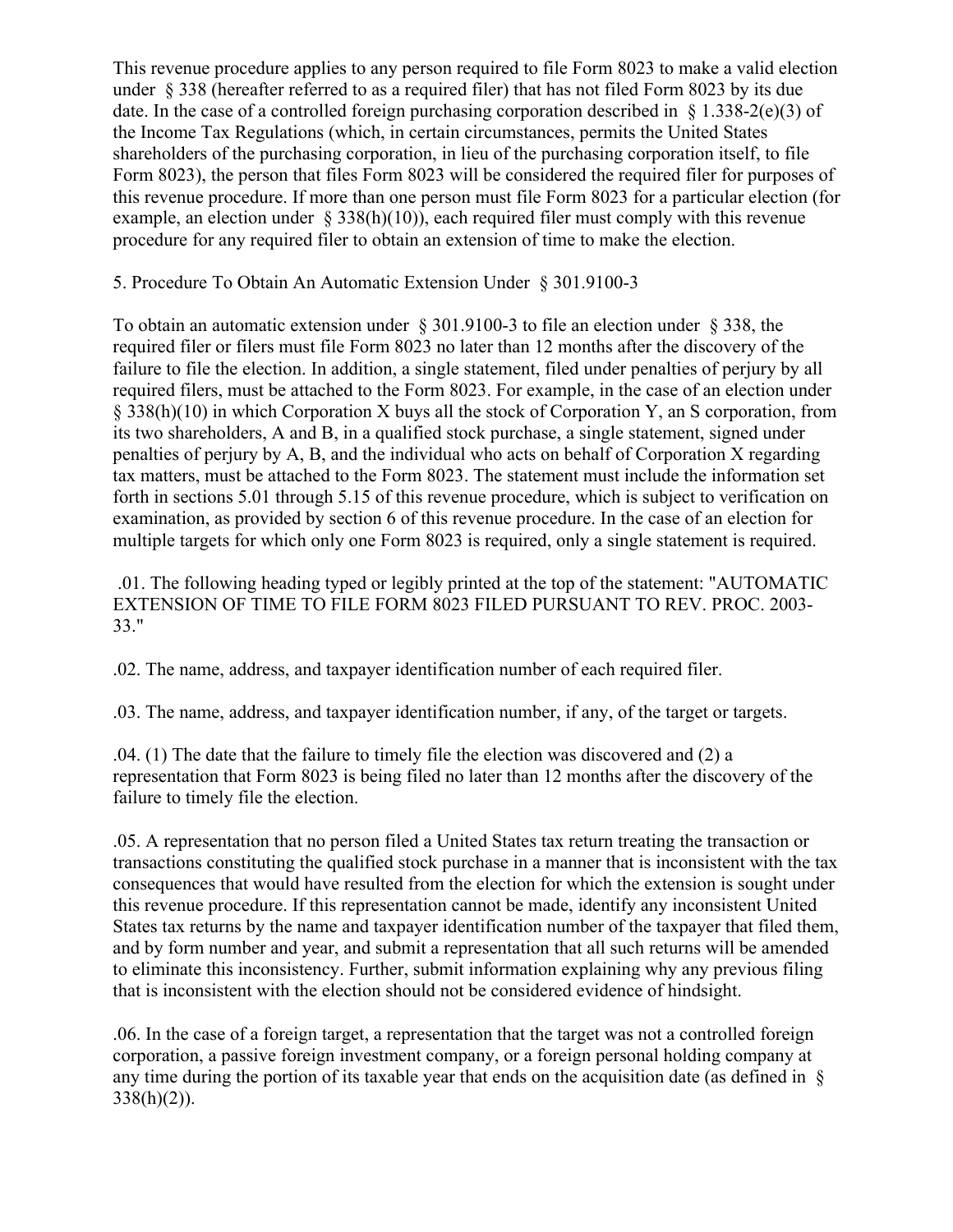.07. If no person filed a United States tax return treating the transaction or transactions constituting the qualified stock purchase in a manner that is inconsistent with the tax consequences that would have resulted from the election for which the extension is sought under this revenue procedure, a representation that an assessment for deficiency is not prevented, and will not be prevented, before the date that is 12 months after the date the statement required by this section 5 is filed, by any law or rule of law for any taxable year of any person for which the election may affect such person's United States tax liability. Otherwise, a representation that an assessment for deficiency is not prevented, and will not be prevented, before the date that is 18 months after the date the statement required by this section 5 is filed, by any law or rule of law for any taxable year of any person for which the election may affect such person's United States tax liability. Note that the relevant returns may include those of the old and new target, as well as those of required filers.

.08. One or more of the following representations:

(1) Each required filer reasonably relied on a qualified tax professional, including a tax professional employed or engaged by a required filer, who was competent to render advice on the election and was aware of all relevant facts, and who failed to make the election. If one or more (but not all) required filers relied on another required filer, rather than a qualified tax professional, to make the election, the above representation should be modified to describe which required filers relied on a qualified tax professional and which required filers relied on another required filer;

(2) Each required filer reasonably relied on a qualified tax professional, including a tax professional employed by such required filer, who was competent to render advice on the election and was aware of all relevant facts, and who failed to advise such required filer to make the election;

(3) The required filer or filers failed to make the election because, after exercising reasonable diligence (taking into account the required filer's or filers' experience and the complexity of the issue), the required filer or filers were unaware of the necessity for the election; or

(4) The Internal Revenue Service has not discovered the failure to make the election.

.09. A representation that no required filer is seeking to alter a return position for which an accuracy-related penalty has been or could be imposed under § 6662 at the time of the filing of Form 8023 (taking into account any qualified amended return filed within the meaning of §  $1.6664 - 2(c)(3)$ ).

.10. If each required filer was informed in all material respects of the required election and related tax consequences, a representation that no required filer chose not to file the election. If any required filer was not informed in all material respects of the required election and related tax consequences, please explain.

.11. A representation that facts have not changed since the due date for making the election that make the election advantageous to any required filer and that no required filer is using hindsight in seeking to file Form 8023.

.12. A representation that the granting of an extension to file the election will not result in any taxpayer having a lower United States tax liability in the aggregate for all taxable years affected by the election than such taxpayer would have had if the election had been timely made (taking into account the time value of money).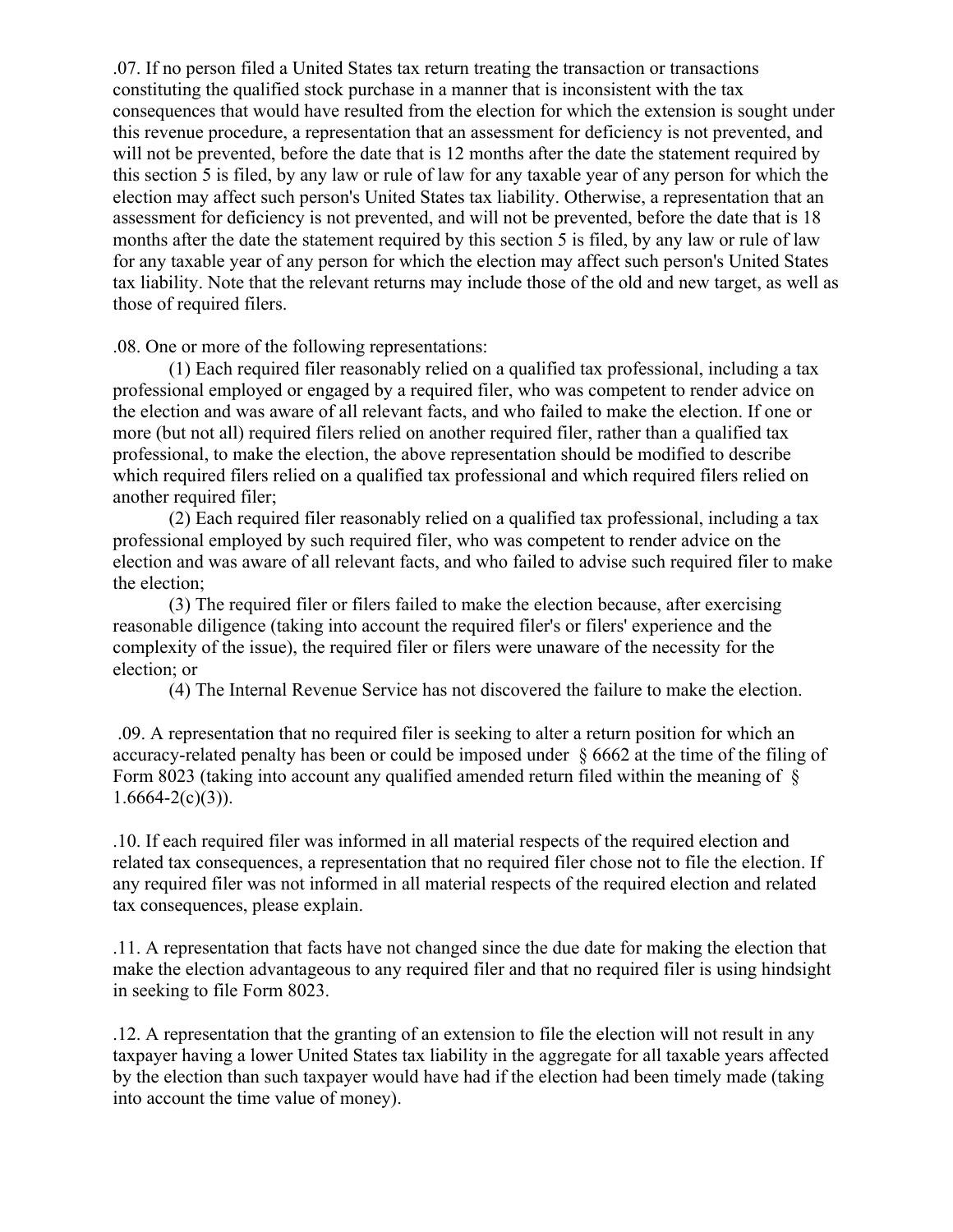.13. Attached to the statement must be an affidavit and declaration from each required filer, or, if the required filer is not an individual, the individual who acts on behalf of the required filer regarding tax matters, describing in detail the events that led to the failure to make a valid election and to the discovery of the failure. If the required filer relied on a qualified tax professional for advice, the affidavit must describe the engagement and responsibilities of the professional as well as the extent to which the required filer relied on the professional. The affidavit must be accompanied by a dated declaration, signed by the required filer, or, if the required filer is not an individual, the individual who acts on behalf of the required filer, which states: "Under penalties of perjury, I declare that I have examined the attached statement, including accompanying documents, and, to the best of my knowledge and belief, the attached statement and this affidavit contain all the relevant facts, and such facts are true, correct, and complete." The individual who signs for a required filer must have personal knowledge of the facts and circumstances at issue. If a required filer relied on another required filer or that other required filer's tax professional to make the election, in lieu of describing the events that led to the failure to make a valid election, the discovery of the failure, and the qualified tax professional's engagement and responsibilities, its affidavit should state that the required filer relied on the other required filer or the other required filer's tax professional to make the election.

.14. Attached to the statement also must be an affidavit and declaration from the individuals having knowledge or information about the events that led to the failure to make a valid election and to the discovery of the failure. These individuals must include the required filer's return preparer and/or Form 8023 preparer, any individual (including an employee of a required filer) who made a substantial contribution to the preparation of the return and/or Form 8023, and any accountant or attorney, knowledgeable in tax matters, who advised the required filer with regard to the election. The affidavit must describe the engagement and responsibilities of the individual as well as the advice that the individual provided to the required filer. Each affidavit must include the name, current address, and taxpayer identification number of the individual, and must be accompanied by a dated declaration, signed by the individual, which states: "Under penalties of perjury, I declare that I have examined the attached statement, including accompanying documents, and, to the best of my knowledge and belief, the attached statement and this affidavit contain all the relevant facts, and such facts are true, correct, and complete."

.15. A statement regarding whether any taxpayer's return(s) for the taxable year in which the election should have been made or any taxable years that would have been affected by the election had it been timely made is being examined by a director, or is being considered by an appeals office or a federal court.

### 6. Effect Of Incorrect Or Incomplete Information On Statement Requesting Automatic Extension Of Time

If the Service determines that the information provided pursuant to section 5 of this revenue procedure was incorrect or incomplete in any material respect at the time Form 8023 was filed, the Service may revoke the extension of time granted pursuant to this revenue procedure at any time.

7. Corporations That Do Not Qualify For The Automatic Extension Of Time

If a required filer or filers cannot qualify for the automatic extension of time pursuant to section 3 of this revenue procedure, an extension of time under § 301.9100-3 may only be obtained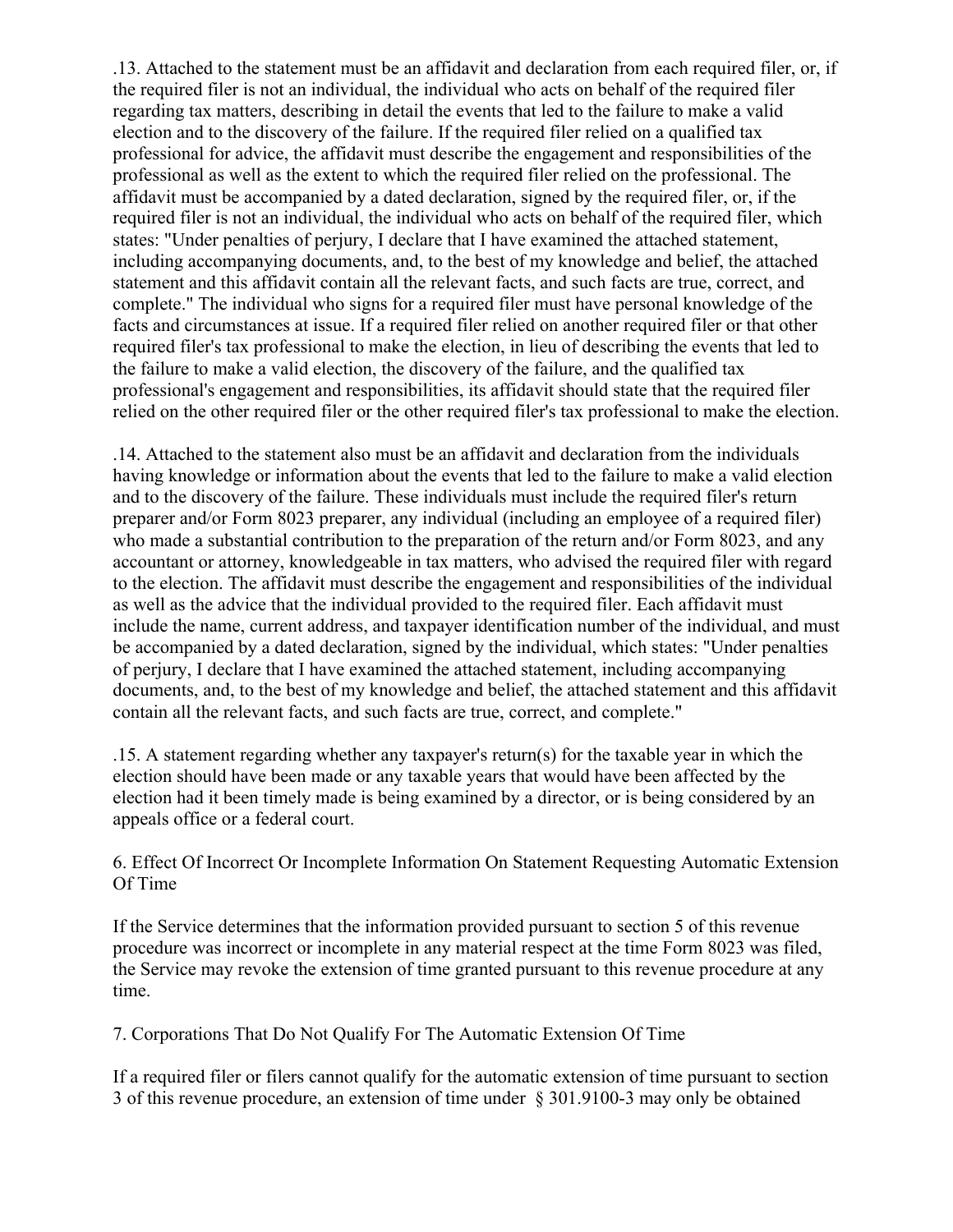through a letter ruling request filed in accordance with Rev. Proc. 2003-1, 2003-1 I.R.B. 1 (or similar revenue procedure applicable to a later year). Each required filer must join in the submission of the letter ruling request. The letter ruling request must include:

.01. A detailed recitation of the facts, along with any documentary support, that:

(1) Describes the facts of the transaction or transactions claimed to constitute a qualified stock purchase, including:

(a) A representation that the acquisition of the target stock qualified as a qualified stock purchase;

(b) Information describing the purchaser of the stock, the seller(s) of the stock, and the target, whether the purchaser, the seller, and/or the target was a member of a consolidated group, and if so, information describing the common parent of the consolidated group;

(c) Whether the purchasing corporation and/or the target ceased to exist after the transaction or transactions claimed to constitute a qualified stock purchase, and if the purchasing corporation and/or the target ceased to exist after such transactions, the events that gave rise to such cessation; and

(d) In the case of an acquisition by a foreign purchasing corporation for which Form 8023 is to be filed by the United States shareholders of the foreign purchasing corporation or by the common parent of the consolidated group of which the United States shareholder of the foreign purchasing corporation is a member, a representation that the foreign purchasing corporation is a controlled foreign corporation as defined in  $\S 957$  (taking into account  $\S 953(c)$ ) and is not required under § 1.6012-2(g) (other than § 1.6012-2(g)(2)(i)(b)(2)) to file a United States income tax return for its taxable year that includes the acquisition date.

(2) A description of the required filer's or filers' intention, on or before the due date, without extensions, of Form 8023, to make an election under § 338, referencing any documentation supporting such intention;

(3) A detailed description of the circumstances that caused the failure to make a timely election, including the specific person or persons, by name, not merely by firm, who were responsible for filing the election, and such person or persons' qualifications as a tax professional (e.g., attorney or CPA);

(4) A description of the circumstances under which the failure to file the election was discovered, including the date of discovery; and

(5) One or more of the following:

(a) A discussion explaining that each required filer reasonably relied on a qualified tax professional, including a tax professional employed or engaged by a required filer, who was competent to render advice on the election and was aware of all relevant facts, and who failed to make the election. If one or more (but not all) required filers relied on another required filer, rather than a qualified tax professional, to make the election, please explain;

(b) A discussion explaining that each required filer reasonably relied on a qualified tax professional, including a tax professional employed by such required filer, who was competent to render advice on the election and was aware of all relevant facts, who failed to advise such required filer to make the election;

(c) A discussion explaining that the required filer or filers failed to make the election because, after exercising reasonable diligence (taking into account the required filer's or filers' experience and the complexity of the issue), the required filer or filers were unaware of the necessity for the election; or

(d) A representation that the required filer or filers are requesting relief under § 301.9100-3 to make the election before the failure to make the election is discovered by the Service.